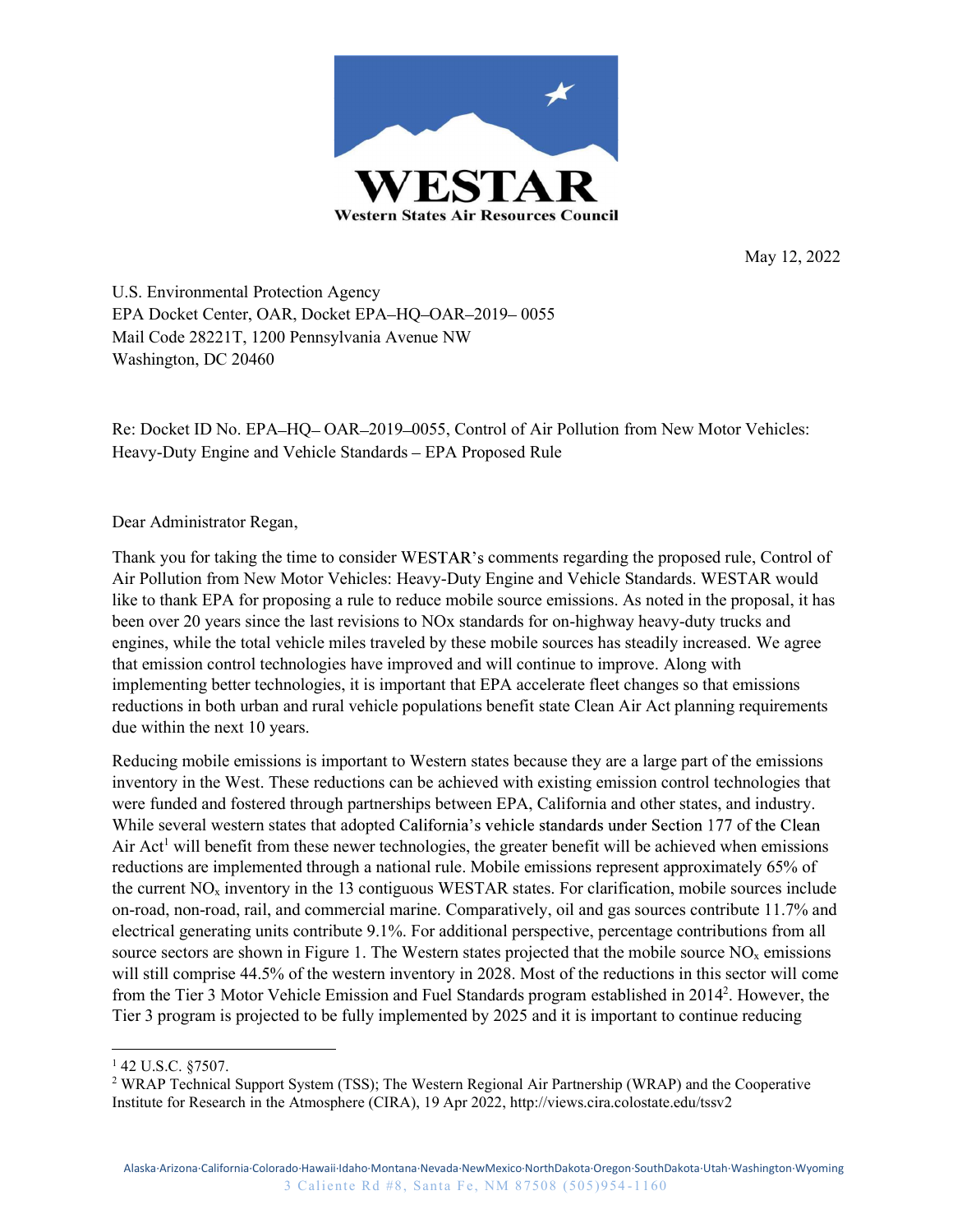



mobile source emissions reductions will be necessary for western states to continue to improve visibility Western states have made considerable progress in controlling stationary source emissions. Mobile source emission reductions must be accomplished at a similar pace. Reductions in emissions that can be controlled are particularly important as catastrophic wildfire smoke impacts western states with increasing severity and frequency. A recent study by the National Center for Atmospheric Research shows that the increase in wildfires has begun to reverse the last ten years of clean air gains and is changing the annual pattern of air quality in North America.3 and Mobile<br>
44%<br>
44%<br>
1 For western states to continue to improve visibility<br>
1 Federal areas, 118 (75 percent) are in the West.<br>
controlling stationary source emissions. Mobile source<br>
tar pace. Reductions in emissions th anothile source emissions to reduce particulate matter and ozone concentrations in the west. Additional<br>mobile source emissions reductions will be necessary for western states to continue to improve visibility<br>in Class I a mobile source emissions to reduce particulate matter and ozone concentrations in the west. Additional<br>mobile source emissions reductions will be necessary for western stats to continue to improve visibility<br>in Class I area mobile source emissions to reduce particulate matter and ozone concentrations in the west. Additional<br>mobile source emissions reductions will be necessary for western states to continue to improve visibility<br>in Class I arc mobie source emissions to reduce pertuculate matter and ozone concentrations in the west. Additional<br>mobie source emissions reductions will be necessary for western states to continue to improve visibility<br>in Class I areas

The present study by the National Center for Atmospheric Research shows that the begun to reverse the last ten years of clean air gains and is changing the annual orth America.<sup>3</sup><br>So with this proposed rule is to help stat improve visibility as part of the Regional Haze program. The proposal states that "The proposed Option 1" standards would significantly decrease ozone concentrations across the country, with a populationweighted average decrease of over 2 ppb in 2045.<sup>4</sup> In terms of emissions reductions, EPA estimates that IT Cass 1 areas as well. Of the 150 Mandatory Class 1 recareal areas, 116 (17 per LIV at<br>System states have made considerable progress in controlling stationary source<br>emission reductions must be accomplished at a similar

<sup>&</sup>lt;sup>3</sup> Buchholz, R.R., Park, M., Worden, H.M. *et al.* New seasonal pattern of pollution emerges from changing North

<sup>4</sup> Control of Air Pollution from New Motor Vehicles: Heavy-Duty Engine and Vehicle Standards, 87 Fed Reg.